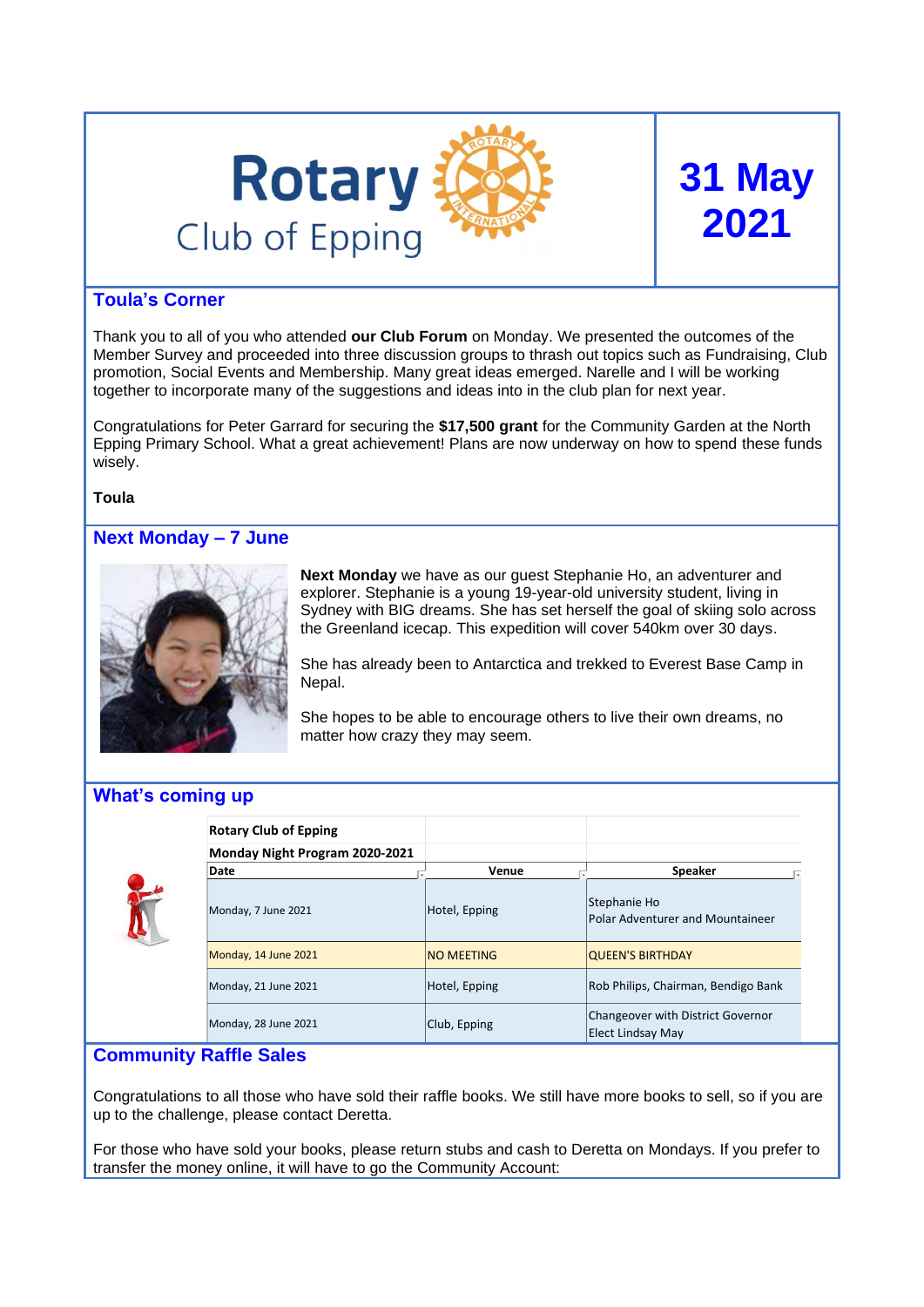Account number 135781490.

Please include your book number in the details.

# **Deadline for returning ALL tickets is June 21**

**Toula** 

Epping Rotary. BSB 633000 Account 135781490 Reference Your name + Raffle.

# **Raffle Information**

Cost of tickets are 1 for \$5, 3 for \$10, 8 for \$20

Through generous donations we have secured great prizes worth more than \$1000 in total.

Special thanks go to Bruce and Louise and to Betty who donated 2 of the prizes.

#### **Prizes**

- 1. 2 nights at Werri beach, Gerringong at a house by the ocean, which sleeps 6. Donated by Bruce and Louise
- 2. Rawson's Restaurant \$200 voucher; donated by The Epping Club.
- 3. One mixed dozen Epping Rotary wine bottles; worth \$160 donated by the Rotary Club of Epping
- 4. \$100 Macquarie Shopping Centre Gift Card; donated by Macquarie Shopping Centre
- 5. \$100 voucher from Epping Hotel
- 6. One bottle of Veuve Cliquot champagne; donated by Betty Ockerlander

#### **Draw**

The Raffle will be drawn on June 28, 2021 at 8:30pm. Winners will be informed by phone.

## **Money raised will go towards;**

- **The Community Garden**. In partnership with the North Epping Primary local school, this project is well underway. It will involve the whole school community and will provide students with a real-time experience on how to grow, harvest, and use vegetables, fruits and herbs.
- **Local Youth Projects.** Working with local schools, the club has several ongoing projects that require funding. Examples are the sponsoring of teams for a MUNA conference, Seniors Debates and Leadership programs (RYLA)
- **Minimbah Disability Service**. The Club supports this Marsfield organisation, which cares for people with complex intellectual disabilities. Members of the club volunteer their services and gardening skills.

# **Nepal COVID – Global Grant**

The Rotary Club of Northlakes Toukley is a partner with the Rotary Club of Rudramati in Kathmandu and they would like to apply for a global grant and seeking other Clubs' support, asking for between \$500 and \$1000.

The money will be used to purchase oxygen concentrators. The President of the Rudramati Club, is working with local medico's, hospitals and biomedical engineers to source the most appropriate machines from China. The machines cost \$700-\$900 for 5 litre and \$2000-\$2500 for 10 litre.

After liaising with Board members, Toula would like Epping Rotary to pledge \$1000 made up of:

- \$500 from Club funds
- A couple of raffle collections

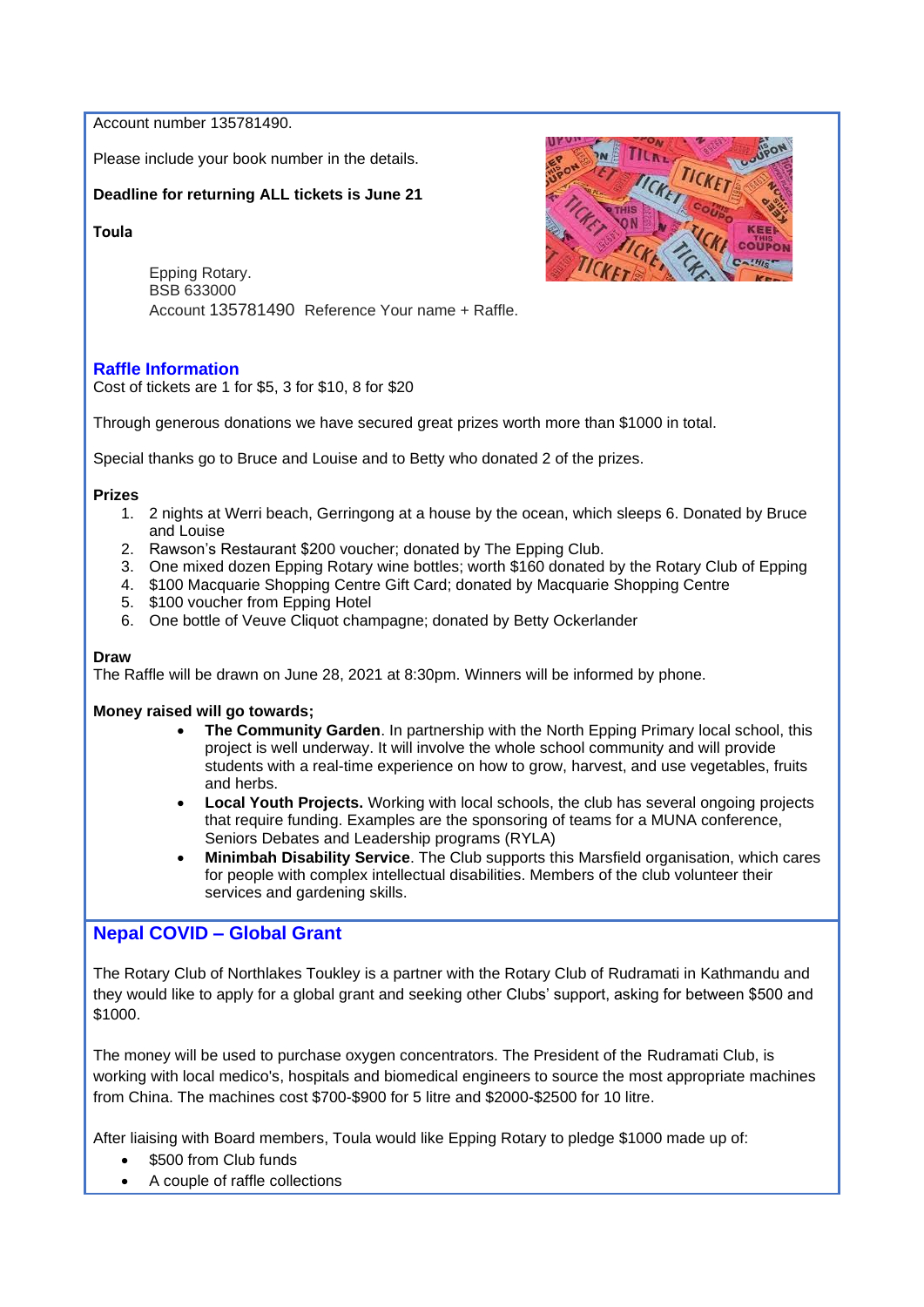## • Personal contributions

If you wish to support this project, you can either pledge (and pay when the grant is approved) an amount of money by letting Deretta know or you can send money directly to the following account:

# **Community account BSB 633000 Ac 135781490**

If the project doesn't go thorough, you would be reimbursed of course.

#### **Narelle Barker International Director**

# **Fundraising Report.**

## **Wine Sales**.

Our Club purchased 80 dozen bottles of wine. There are now only 3 dozen and 4 bottles of Semillon and 4 bottles of Rose remaining.

The net profit is comfortably over \$5,000.

Thank you members for your support.

# **Raffle.**

75 of the 100 books are now accounted for and I'm super confident all books will be sold. With Saturday morning sales at Carmen Drive, North Epping, North Carlingford and Epping Hotel on Saturday afternoon June 19, all books will be sold.

Net profit should be well over \$4,600 and maybe near \$5,000.

Please return your sold books and money to Deretta by Monday meeting June 21 please.

# **Bruce**

# **Thursday Walks**

The walking maestro, Trevor, is having a well-deserved two-week break and has asked me to be walk "leader" for the next two Thursdays.

Both walks will be west of the railway, but no visa is required.

## **Thursday June 10.**

The beautiful and historic Lake Parramatta walk of 5 km and about 75 minutes.

## **Thus June 17**

Cumberland Forest. A much easier walk with options of 15 minutes to 70 minutes.

Both at 8.30 am and details of both next week. Cafe at both. Enjoy your break, Trevor.

## **Bruce**

# **District Changeover – Latest Information**

The Changeover will be upon us quite soon as our year races by. Time to register for the lunch gathering. Due to current restrictions, there are limited numbers who can attend, so it would be better to register now if you have not done so.

An Important Message About the Changeover from District Secretary, Pamela Noal

Dear respected fellow Rotarians and good friends through the years,

Please note that the well-established essential Changeover Committee of 6 Rotarians has again met in planning the D9685 Changeover event to be held at Castle Hill RSL auditorium on Sunday, 4th July